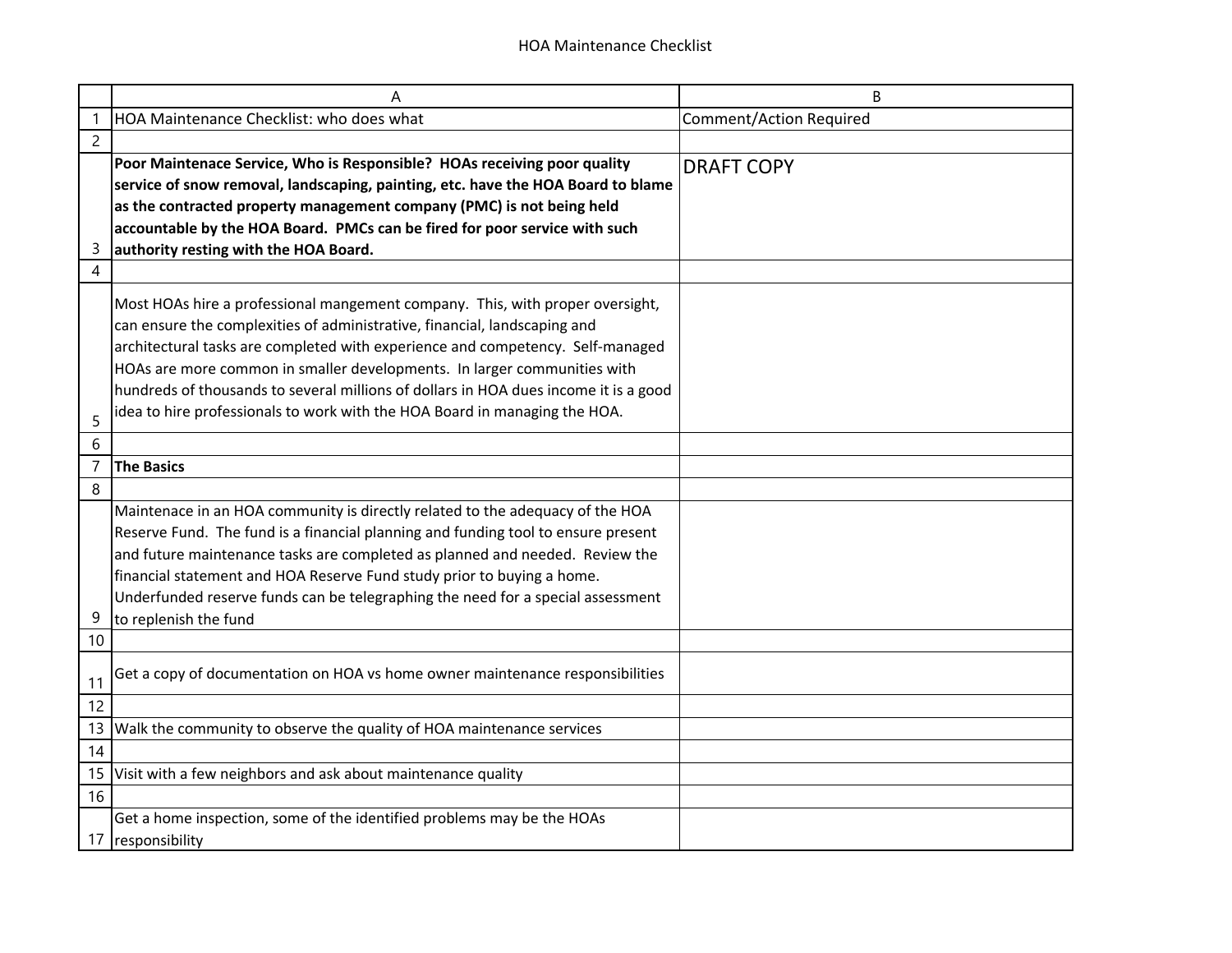|    | A                                                                                  | B                              |
|----|------------------------------------------------------------------------------------|--------------------------------|
| -1 | HOA Maintenance Checklist: who does what                                           | <b>Comment/Action Required</b> |
| 18 |                                                                                    |                                |
| 19 | Fines for non-compliance                                                           |                                |
| 20 |                                                                                    |                                |
| 21 | <b>Insurance</b>                                                                   |                                |
| 22 |                                                                                    |                                |
|    | In the event of a community-wide issue your insurance can determine your financial |                                |
|    | obligation in repairs, check your deductibles. Example, hail damage to roofs when  |                                |
| 23 | HOA is responsible for roof maintenance/replacement                                | <b>DRAFT COPY</b>              |
| 24 |                                                                                    |                                |
| 25 | Check for premium discounts if you use the same incurance company as HOA           |                                |
| 26 |                                                                                    |                                |
|    | Notify your agent you are moving into an HOA community and to check if you will    |                                |
| 27 | be eligible for rate discounts based on the HOAs community policy                  |                                |
| 28 |                                                                                    |                                |
| 29 | Golf course/restaurant                                                             |                                |
| 30 |                                                                                    |                                |
| 31 | Are you required to join the restaurant or buy a restaurant privilege?             |                                |
|    | If the HOA owns the golf course you could be saddled with maintenance              |                                |
|    | responsibiities for the upkeep (especially when expenses exceed revenue) or        |                                |
|    | assessments for golf course capital improvements (even is you don't golf). The     |                                |
| 32 | same for the restaurant                                                            |                                |
| 33 |                                                                                    |                                |
| 34 | <b>Exterior of Home</b>                                                            |                                |
| 35 |                                                                                    |                                |
| 36 | Address numbers on homes                                                           |                                |
| 37 | Exterior painting (and required frequencies)                                       |                                |
| 38 | Doorbells and chimes                                                               |                                |
| 39 | Doors including molding, frames, locks                                             |                                |
| 40 | Street light posts outside your home                                               |                                |
| 41 | Lighting mounted on home                                                           |                                |
| 42 | Entryway lights                                                                    |                                |
| 43 | Electric supply boxes attached to home                                             |                                |
| 44 | Cable boxes outside home                                                           |                                |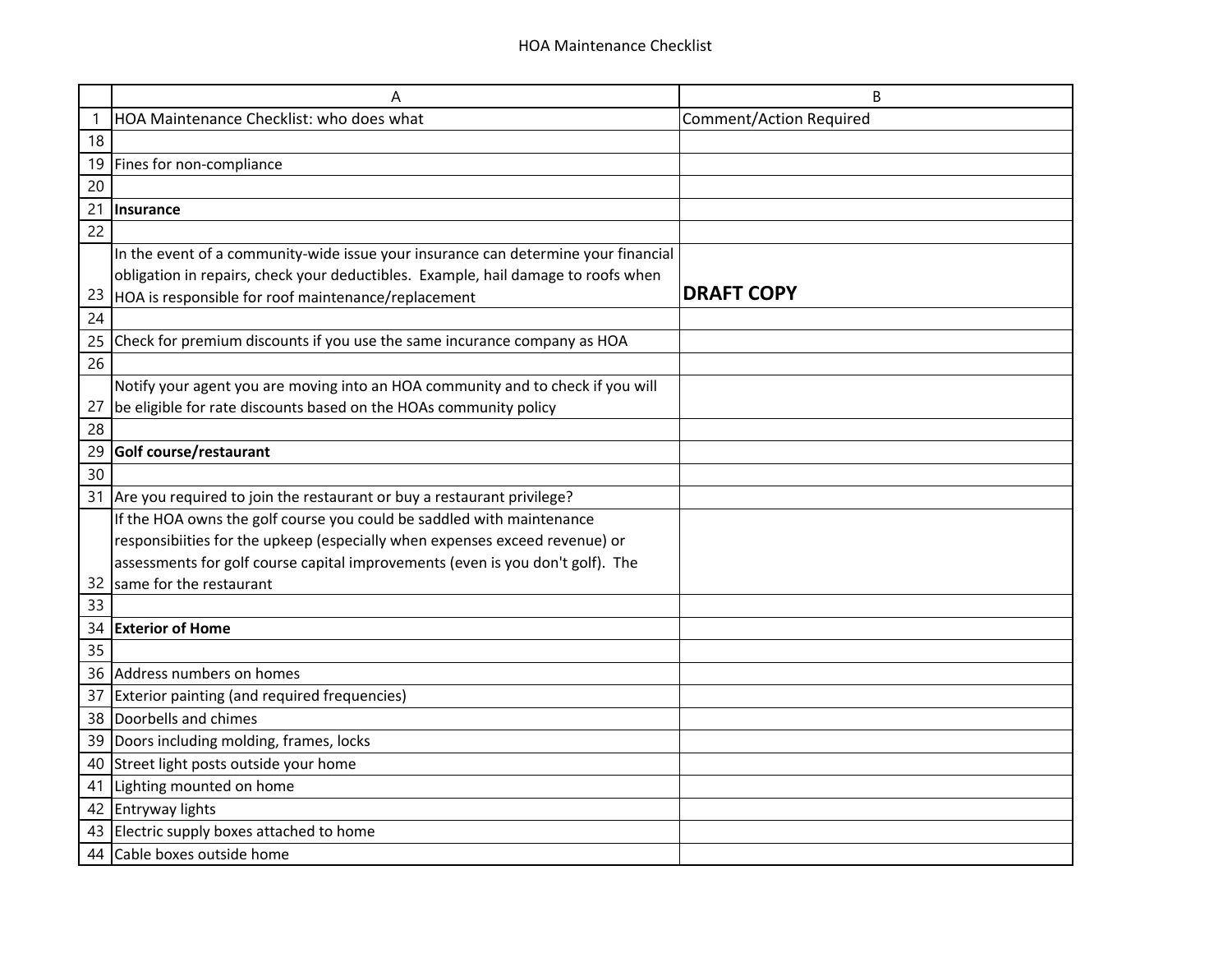|    | Α                                                                | B                              |
|----|------------------------------------------------------------------|--------------------------------|
|    | HOA Maintenance Checklist: who does what                         | <b>Comment/Action Required</b> |
| 45 |                                                                  |                                |
| 46 | Water faucets outside home                                       |                                |
| 47 | Home foundation                                                  |                                |
| 48 | Gutters and downspouts including extensions                      |                                |
| 49 | Outdoor pest control (moles, voles, etc)                         |                                |
| 50 | Cement: driveway, walkways, porch                                |                                |
| 51 | Porch, pation and deck additions                                 |                                |
| 52 | Retaining walls                                                  |                                |
| 53 | Roof of house including vents, chimneys                          |                                |
| 54 | Television receiving devices outside home                        |                                |
| 55 | Water drainage and seepage underground                           |                                |
| 56 | Water drainage outside home                                      |                                |
| 57 | Windows on home                                                  |                                |
| 58 | Personally installed security systems/lighting                   |                                |
| 59 | Irrigation and watering systems                                  |                                |
| 60 | Gardening areas                                                  |                                |
| 61 | Caliking of windows                                              |                                |
| 62 | Storm doors                                                      |                                |
| 63 | Leaf cleaning in gutters                                         |                                |
| 64 | Decks: homeowner addition vs standard feature of home            |                                |
| 65 | Decks: painting, repairs, railings, awnings                      |                                |
| 66 | Dog runs: allowed, restrictions, home owner maintenance/clean-up |                                |
| 67 |                                                                  | <b>DRAFT COPY</b>              |
| 68 | Interior                                                         |                                |
| 69 |                                                                  |                                |
| 70 | Attic vents and screens                                          |                                |
| 71 | Fire box and flue cleaning and repair                            |                                |
| 72 | Chimeny                                                          |                                |
| 73 | Fire and burglar alarms                                          |                                |
| 74 | Flooring                                                         |                                |
| 75 | Normal settling and cracks                                       |                                |
|    | 76 Roof leaks                                                    |                                |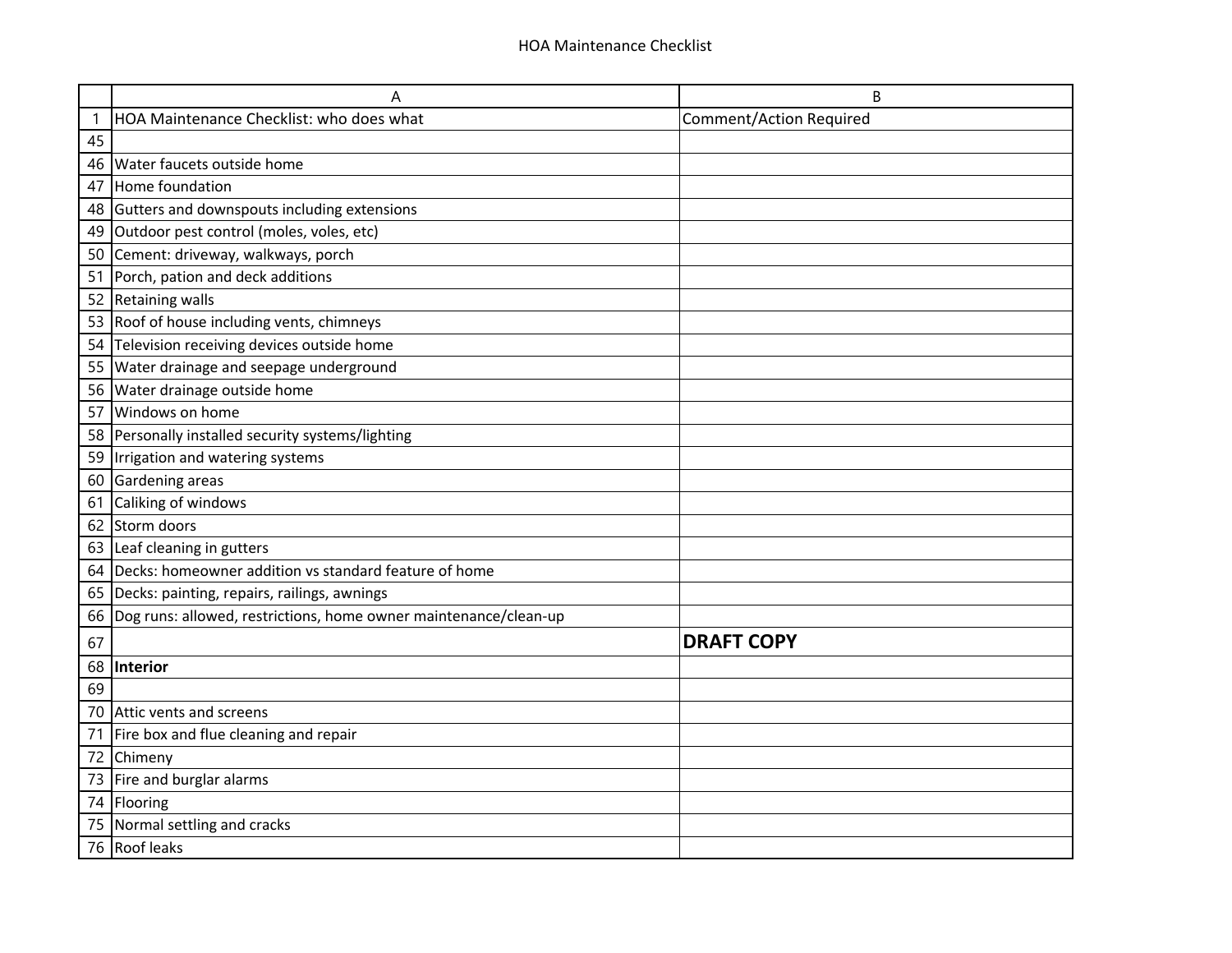|    | Α                                                                               | B                              |
|----|---------------------------------------------------------------------------------|--------------------------------|
| 1  | HOA Maintenance Checklist: who does what                                        | <b>Comment/Action Required</b> |
| 77 |                                                                                 |                                |
| 78 | Dryer and other vents                                                           |                                |
| 79 | Walls, non-supporting                                                           |                                |
| 80 | Painting                                                                        |                                |
| 81 | Pest control                                                                    |                                |
| 82 | Lighting                                                                        |                                |
| 83 | Security systems, lighting                                                      |                                |
| 84 |                                                                                 |                                |
| 85 | <b>Utilities</b>                                                                |                                |
| 86 |                                                                                 |                                |
| 87 | Air conditioning including dispenser and housing                                |                                |
| 88 | Furnaces and heating                                                            |                                |
| 89 | Hot water heaters including water lines                                         |                                |
| 90 | Lines from exterior into home: phones, gas, electric                            |                                |
| 91 | Sewer sysems                                                                    |                                |
| 92 | Garbage pick-up and recycling, special requirements/separate barrels            |                                |
| 93 | Cable TV, Internet: HOA or owner paid for                                       |                                |
| 94 | Water provider and expenses: side usage vs outside, HOA pays for lawn watering? |                                |
| 95 |                                                                                 |                                |
| 96 | <b>Grounds and Common Areas</b>                                                 |                                |
| 97 |                                                                                 |                                |
| 98 | Fences, gates and entranceways                                                  |                                |
| 99 | Lawn service                                                                    |                                |
|    | 100 Trimming trees and shrubs                                                   |                                |
|    | 101 Fertilizing of trees and shrubs                                             |                                |
|    | 102 Insect control of trees ad shrubs                                           |                                |
|    | 103 Snow removal                                                                |                                |
|    | 104 Street, parking lot, and common area lighting                               |                                |
|    | 105 Use of common areas: restrcitions on dogs, children                         |                                |
|    | 106 Main boxes                                                                  |                                |
|    | 107 Stree maintenance, driveways, parking lots: paving and repair               |                                |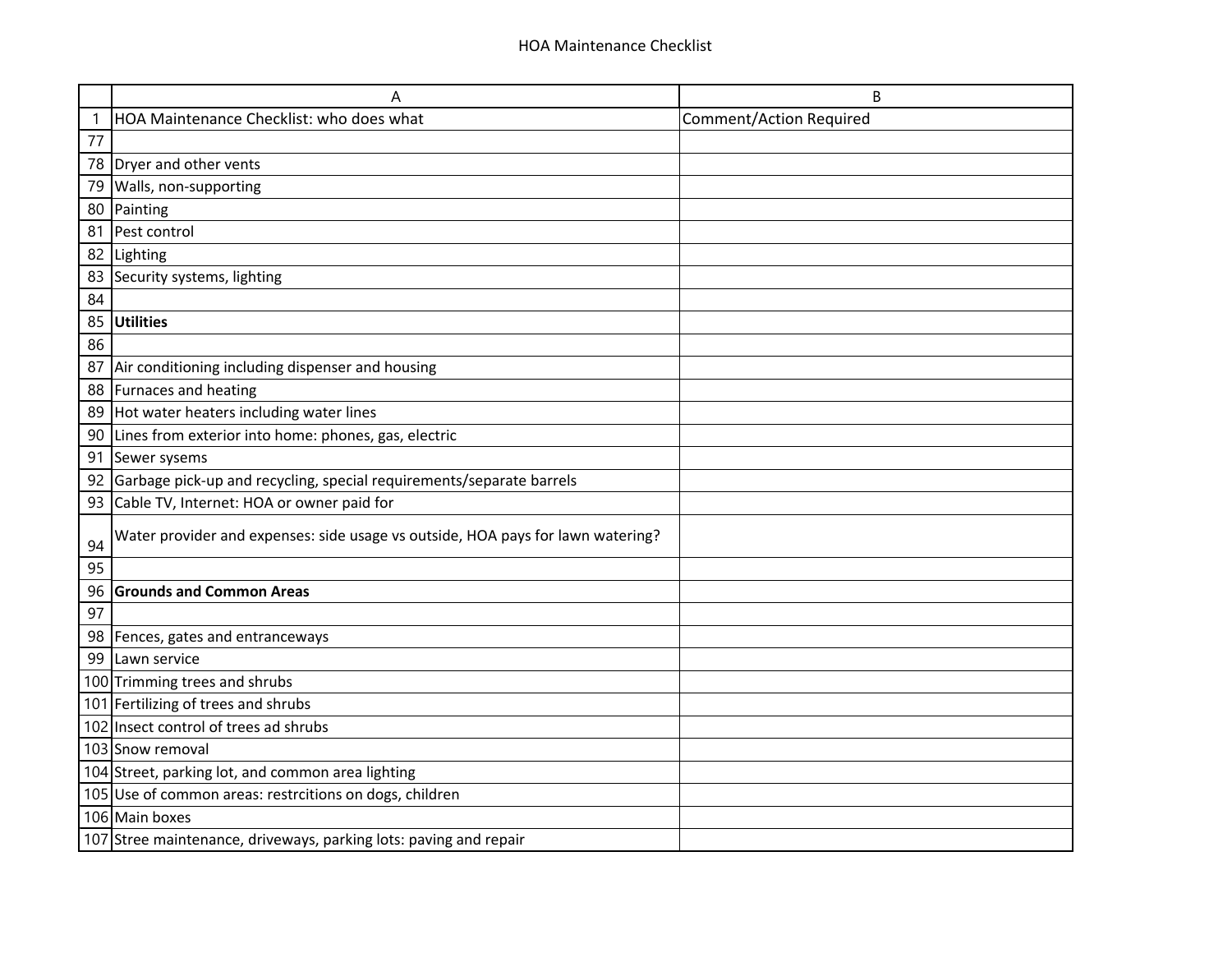|     | Α                                                                                | B                              |
|-----|----------------------------------------------------------------------------------|--------------------------------|
|     | HOA Maintenance Checklist: who does what                                         | <b>Comment/Action Required</b> |
| 108 |                                                                                  |                                |
|     | 109 Miscellaneous                                                                |                                |
| 110 |                                                                                  |                                |
|     | 111 Garages: doors and openers and painting                                      |                                |
|     | 112 Trash collection: frequency, paid for by HOA?                                |                                |
| 113 | Clubhouse, exercise room, pool, meeting rooms: availability, observe maintenance |                                |
|     | 114 Dog resgistration fees                                                       |                                |
|     | 115 Fees in addition to dues: RV parking, exercise facilities, clubs             |                                |
|     | 116 Entry gate remote/card key fees                                              |                                |
|     | 117 Planned capital improvements or other special assessments                    |                                |
|     | 118 Golf course and broken windows                                               |                                |
|     | 119 Police traffic control: if gated community most likely not                   | <b>DRAFT</b>                   |
|     | 120 Tree trimming if you plant                                                   |                                |
|     | 121 Roof replacement and painting cycles if HOA provided                         |                                |
|     | 122 Tile roof cleaning?                                                          |                                |
|     | 123 Sprinkler system                                                             |                                |
|     | 124 Fees for RV parking, secured                                                 |                                |
|     | 125 Childrens play areas: maintained, restrictions                               |                                |
|     | 126 Bike paths: who maintains, well maintained                                   |                                |
|     | 127 Ball fields maintained via city or HOA, well maintained                      |                                |
|     | 128 Bus stops: provided by and maintained by HOA or city                         |                                |
| 129 |                                                                                  |                                |
| 130 |                                                                                  |                                |
| 131 | Condominium                                                                      |                                |
| 132 |                                                                                  |                                |
|     | 133 Exclusive use areas vs common areas: who maintains                           |                                |
|     | 134 Fogged windows                                                               |                                |
|     | 135 Interenal plumbing, water and electrical repairs                             |                                |
|     | 136 Mold and ceiling leaks                                                       |                                |
|     | 137 Radon                                                                        |                                |